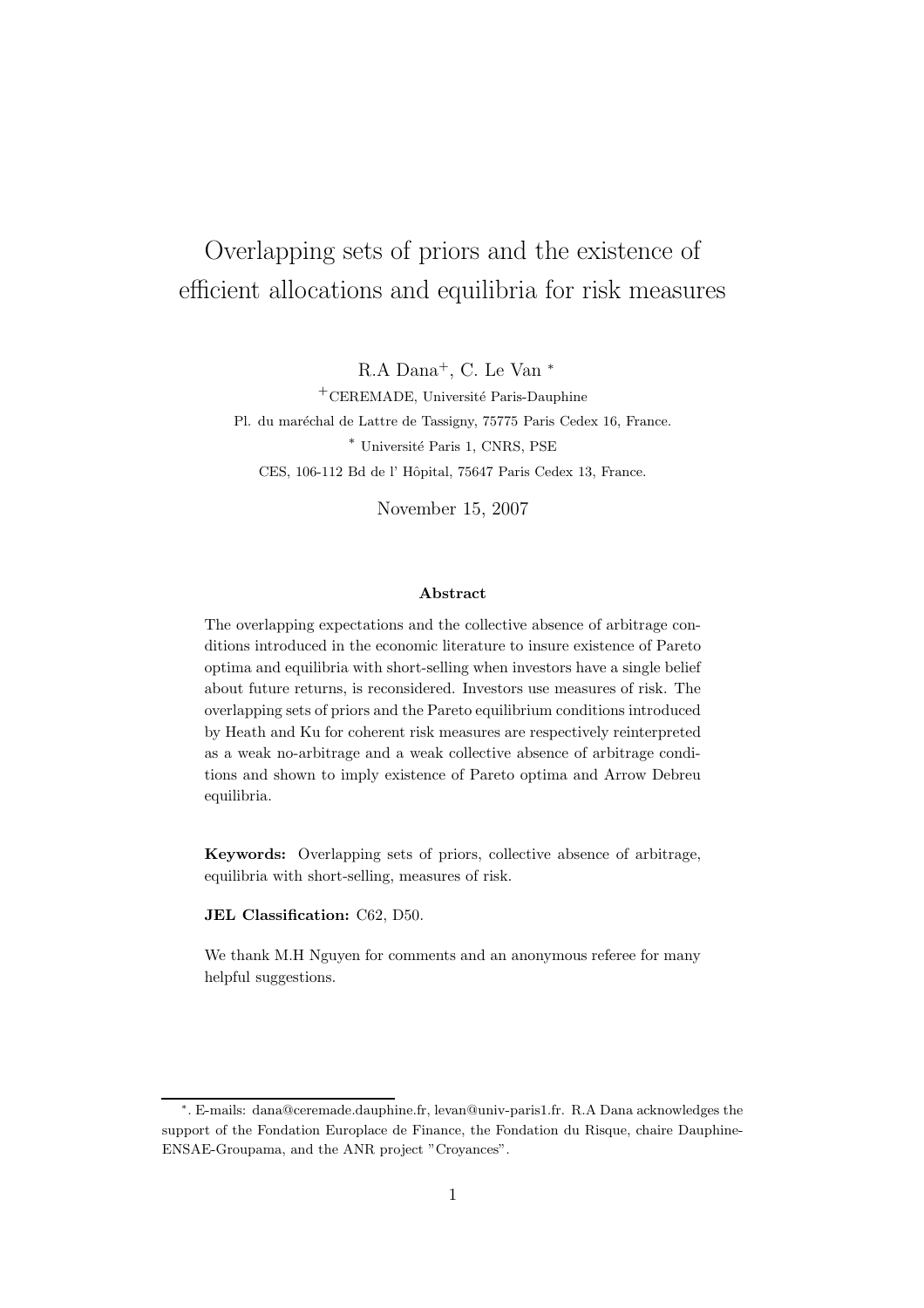# 1 Introduction

The problem of the existence and characterization of Pareto optima and equilibria in markets with short-selling, has recently been addressed by Barrieu and El Karoui [?], Jouini et al [?], Filipovic and Kupper [?] and Burgert and Rüschendorf [?] for convex measures of risk in infinite markets. Existence of an equilibrium for finite markets with short-selling is an old problem in the economic literature. It has first been considered in the early seventies by Grandmont [?], Hart [?] and Green [?] since Debreu's standard theorems on existence of equilibrium could not be applied, investors' sets of portfolios being unbounded below. In these early papers, investors were assumed to hold a single homogeneous or heterogeneous probabilistic belief and be von Neumann-Morgenstern risk averse utility maximizers. Two sufficient conditions for existence of an equilibrium were given:

- the overlapping expectations condition which expresses that investors are sufficiently similar in their beliefs and risk tolerances so that there exists a non empty set of prices (the no-arbitrage prices) for which no agent can make costless unbounded utility nondecreasing purchases

-the no unbounded utility arbitrage condition, a collective absence of arbitrage condition, which requires that investors do not engage in mutually compatible, utility nondecreasing trades.

These conditions have later been weakened and shown to be equivalent under adequate conditions and under further assumptions, necessary for existence of equilibrium (see e.g. Page [?], Page and Wooders [?]). They have been generalized to abstract economies (see Werner [?] and Nielsen [?]). Other sufficient conditions were given. For a review of the subject in finite dimension, see Allouch et al [?], Dana et al [?], Page [?],[?]. The theory has also been developed for infinite markets but the conditions given above do not generalize to the infinite dimension (see for example Brown and Werner [?]) and it is in general difficult to provide sufficient conditions on the primitives of an economy to have an equilibrium.

This paper provides sufficient conditions for existence of Pareto optima and equilibria when agents use convex measures of risk in finite markets with shortselling. In contrast, with the papers of Barrieu and El Karoui [?] who deal with families of  $\rho$ -dilated risk measures and Jouini et al  $[?]$  who consider law invariant convex monetary utilities, it makes no specific assumptions on the risk measures. However it assumes that there is a finite number of states of the world and uses finite dimensional convex analysis techniques. It builds on one hand, on the economic literature on equilibrium with short-selling and on the other hand on a paper by Heath and Ku [?]. Heath and Ku [?]introduced a condition now on denoted HKPE that they called the Pareto equilibrium condition which requires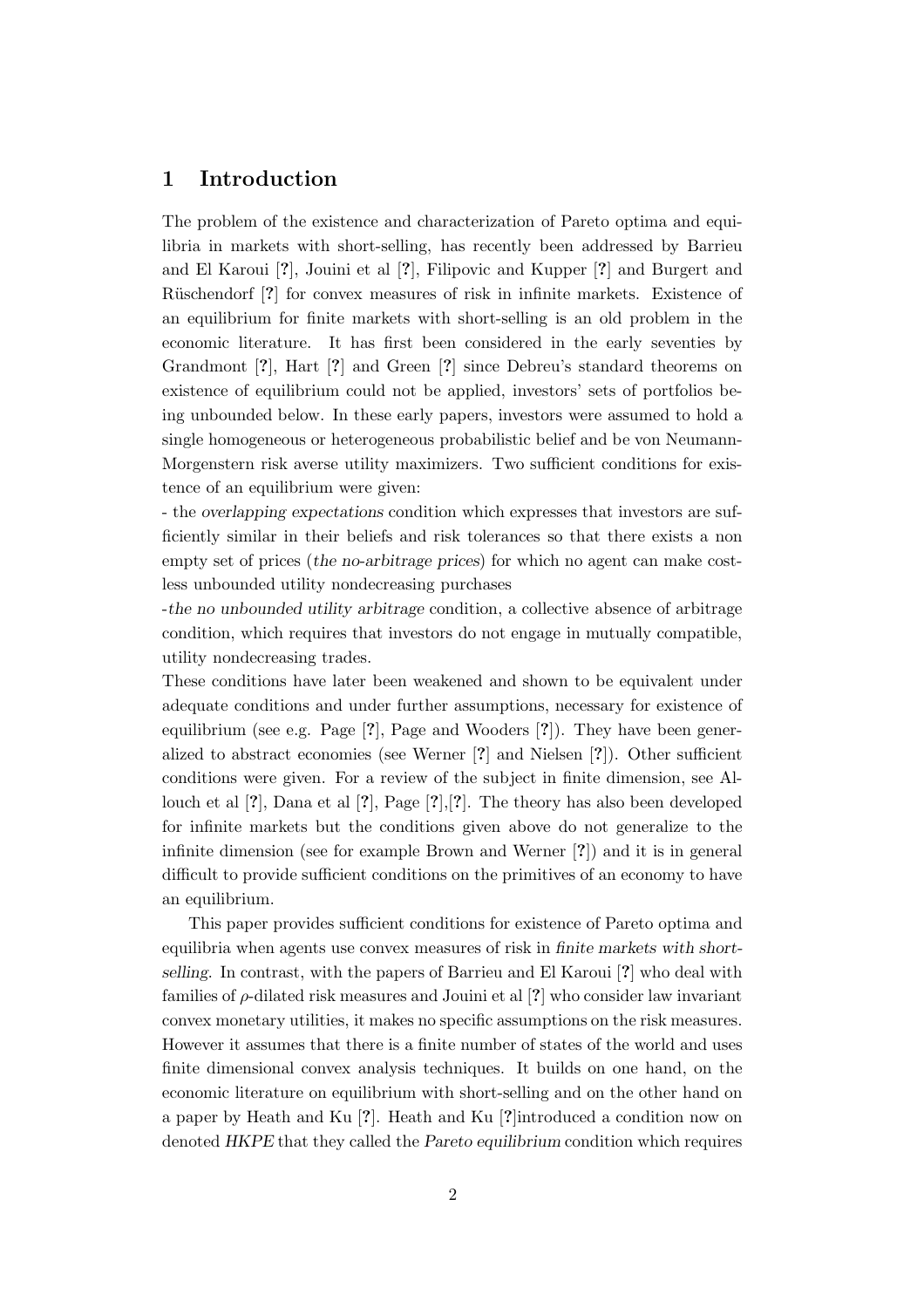that if investors do engage in mutually compatible, utility nondecreasing trades, then those trades do not increase their utilities. They showed, for a subclass of measures of risk, the equivalence between HKPE and an overlapping sets of priors condition (see their proposition 4.2). They however did not address the question of existence of Pareto optima and equilibria. This paper makes two main contributions. The first is to relate Heath and Ku's HKPE and overlapping sets of priors condition to a weakening of the no unbounded utility arbitrage condition and to a weakening of the no-arbitrage price condition mentionned above. The second is to show that these conditions are sufficient conditions for existence of Pareto optima and Arrow Debreu equilibria. Two types of proof are provided, one uses the sup-convolution, the other applies standard results in the theory of equilibrium with short-selling. Following Heath and Ku [?], the case of constraints is also considered.

The paper is organized as follows. Section 2 presents the model and recall concepts in equilibrium theory. Two concepts of Pareto optima are introduced, one for complete preferences represented by measures of risk, the other for incomplete preferences associated to agents' priors. Section 3 contains the main results of the paper, the equivalence between HKPE and an overlapping sets of priors condition. These conditions are then shown to be sufficient for existence of an efficient allocation. A first proof of existence of efficient allocations is given by using the sup-convolution. Finally necessary conditions for existence of an efficient allocation are given. Section 4 relates the overlapping sets of priors condition and HKPE to the theory of arbitrage and equilibrium. Another proof of existence of efficient allocations and equilibria based on general equilibrium techniques is provided. Section 5 deals with the case of constraints on trades.

# 2 The model

We consider a standard Arrow-Debreu model of complete contingent security markets. There are two dates, 0 and 1. At date 0, there is uncertainty about which state s from a state space  $\Omega = \{1, ..., k\}$  will occur at date 1. At date 0, agents trade contingent claims for date 1. The space of contingent claims is the set of random variables from  $\Omega \to \mathbb{R}$ . The random variable X which equals  $x_1$  in state 1,  $x_2$  in state 2 and  $x_k$  in state k, is identified with the vector  $X = (x_1, \ldots, x_k)$ . Let  $\Delta = \{ \pi \in \mathbb{R}^k_+ : \sum_{s=1}^k \pi_s = 1 \}$  be the probability simplex in  $\mathbb{R}^k$  and  $\pi \in \Delta$ . We note  $E_{\pi}(X) := \sum_{l=1}^k \pi_l x_l$  and for  $p \in \mathbb{R}^k$ ,  $p \cdot X := \sum_{l=1}^k p_l x_l$ .

There are m agents indexed by  $i = 1, \ldots, m$ . Agent i has an endowment  $E^i \in \mathbb{R}^k$  of contingent claims. Let  $E = \sum_{i=1}^m E^i$  denote aggregate endowment.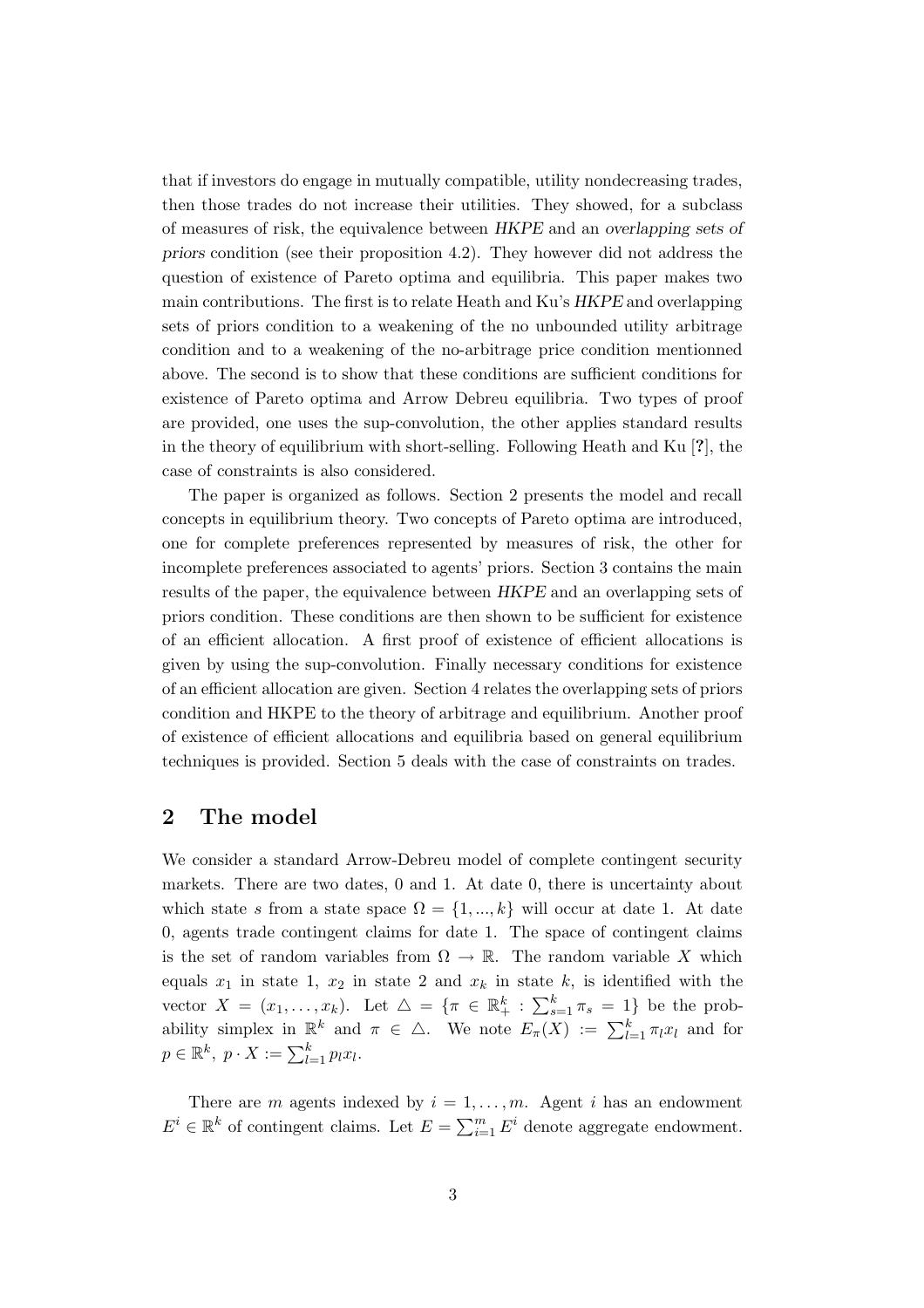We assume that each agent has a preference order  $\succeq_i$  over  $\mathbb{R}^k$  represented by a monetary utility function  $V^i$  where we recall that

**Definition 1** A function  $V : \mathbb{R}^k \to \mathbb{R}$  is a monetary utility function if it is concave monotone and has the cash invariance property

$$
V(X+C) = V(X) + C, \text{ for any } X \in \mathbb{R}^k, C \text{ constant}
$$

A positively homogeneous monetary utility function is a monetary utility function that is positively homogeneous.

Monetary utility functions can be identified with convex measures of risk (see Föllmer and Schied  $[?]$ ) and positively homogeneous monetary utility functions with coherent risk measures(see Artzner et al [?]) by defining  $\rho = -V$ . We recall that monetary utility functions have the following representation

$$
V(X) = \min_{\pi \in \triangle} E_{\pi}(X) + c(\pi)
$$
\n(1)

where

$$
c(\pi) = \sup_{X \in \mathbb{R}^k} V(X) - E_{\pi}(X) \in \mathbb{R} \cup \{ +\infty \}
$$
 (2)

which is convex, lower semi-continuous, is the conjuguate function of  $V$ . Let

$$
P = \text{dom } c = \{ \pi \in \triangle \mid c(\pi) < \infty \} \tag{3}
$$

be the set of effective priors associated with  $V$ . Clearly, we also have:

$$
V(X) = \min_{\pi \in P} E_{\pi}(X) + c(\pi)
$$
\n(4)

Positively homogeneous monetary utility functions are obtained when c is an indicator function  $\delta_P$  (in other words,  $c(\pi) = 0$  if  $\pi \in P$  and  $c(\pi) = \infty$ otherwise). In that case,  $P = {\pi \in \Delta : c(\pi) = 0}$  is a convex compact subset of  $\triangle$  and we have  $V(X) = \min_{\pi \in P} E_{\pi}(X)$ .

We next recall standard concepts in equilibrium theory. An allocation  $(X^i)_{i=1}^m \in (\mathbb{R}^k)^m$  is attainable if  $\sum_{i=1}^m X^i = E$ . A trade  $(W^i)_{i=1}^m \in (\mathbb{R}^k)^m$  is feasible if  $\sum_{i=1}^m W^i = 0$ . The set of individually rational attainable allocations A is defined by

$$
A = \left\{ (X^i)_{i=1}^m \in (\mathbb{R}^k)^m \; \mid \; \sum_{i=1}^m X^i = E \text{ and } V^i(X^i) \ge V^i(E^i) \text{ for all } i \right\}.
$$

**Definition 2** An attainable allocation  $(X^{i})_{i=1}^{m}$  is Pareto optimal if there exists no feasible trade  $(W^i)_{i=1}^m$  such that  $V^i(X^i + W^i) \geq V_i(X_i)$  for all i with a strict inequality for some i. It is individually rational Pareto optimal if it is Pareto optimal and  $V^i(X^i) \geq V^i(E^i)$  for all i.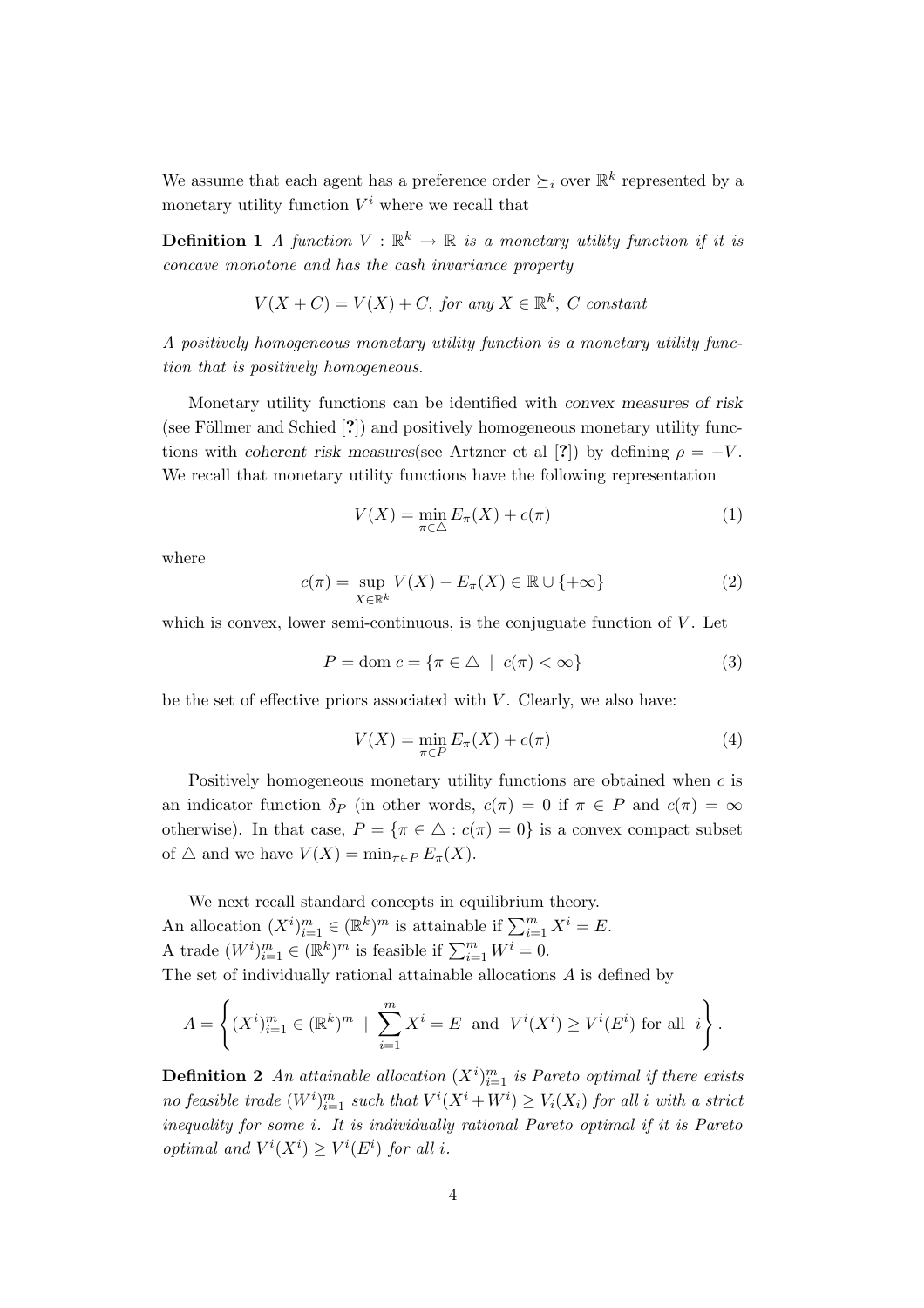**Definition 3** A pair  $(X^*, p^*) \in A \times \mathbb{R}^k \setminus \{0\}$  is a contingent Arrow-Debreu equilibrium if

1. for each agent i and  $X^i \in \mathbb{R}^k$ ,  $V^i(X^i) > V(X^{i*})$  implies  $p^* \cdot X^i > p^* \cdot X^{i*}$ ,

2. for each agent i,  $p^* \cdot X^{i*} = p^* \cdot E^i$ .

Assertions 1 and 2 express that  $X^{i*}$  solves investor's i maximization problem at price  $p^*$ . Markets clear since  $X^*$  is attainable.

We also define a weaker concept of Pareto optimality under incomplete preferences. Let  $P$  be a set of priors. Consider the following incomplete preferences on pairs  $(X, Y) \in \mathbb{R}^k \times \mathbb{R}^k$  defined by

$$
X \succeq_{P} Y \quad \text{iff} \quad E_{\pi}(X) \ge E_{\pi}(Y) \text{ for all } \pi \in P \tag{5}
$$

Given  $P = (P^i)_{i=1}^m$  a family of set of priors, an attainable allocation  $(X^i)_{i=1}^m$  is P-Pareto optimal if there exists no feasible trade  $(W^i)_{i=1}^m$  such that  $E_\pi(X^i +$  $W^i$   $\geq E_{\pi}(X_i)$  for all i and all  $\pi \in P^i$  with a strict inequality for some i and some  $\pi \in P^i$ . Equivalently:

HKPE: there exists no feasible trade  $(W^i)_{i=1}^m$  such that  $E_\pi(W^i) \geq 0$  for all i and all  $\pi \in P^i$  with a strict inequality for some i and some  $\pi \in P^i$ .

Hence, for m incomplete preferences defined by  $(??)$ , either HKPE is fulfilled and any attainable allocation is P-Pareto optimal or HKPE is not fulfilled and there exists no P-Pareto optimal allocation.

# 3 Existence of efficient allocations and equilibria

Given a convex subset  $A \subseteq \mathbb{R}^p$ , the relative interior of A, ri A, is the interior which results when A is regarded as a subset of its affine hull aff A.

## 3.1 Heath and Ku's Pareto equilibrium condition

Heath and Ku [?] introduced the HKPE condition for a subclass of risk measures and called it the Pareto equilibrium condition. They showed its equivalence with non-emptyness of the intersection of the relative interiors of agents' sets of priors (see their proposition 4.2). They however did not address the question of existence of Pareto optima and equilibria in the sense of definitions 2 and 3. The next theorem which contains the main result of the paper, may be viewed as an elaboration of Heath and Ku's [?] proposition 4.2. It establishes that HKPE is a sufficient condition for existence of a Pareto allocation or equivalently of an equilibrium for monetary utilities.

**Theorem 1** Let  $V^i$  fulfill (??) for each i. Then the following are equivalent: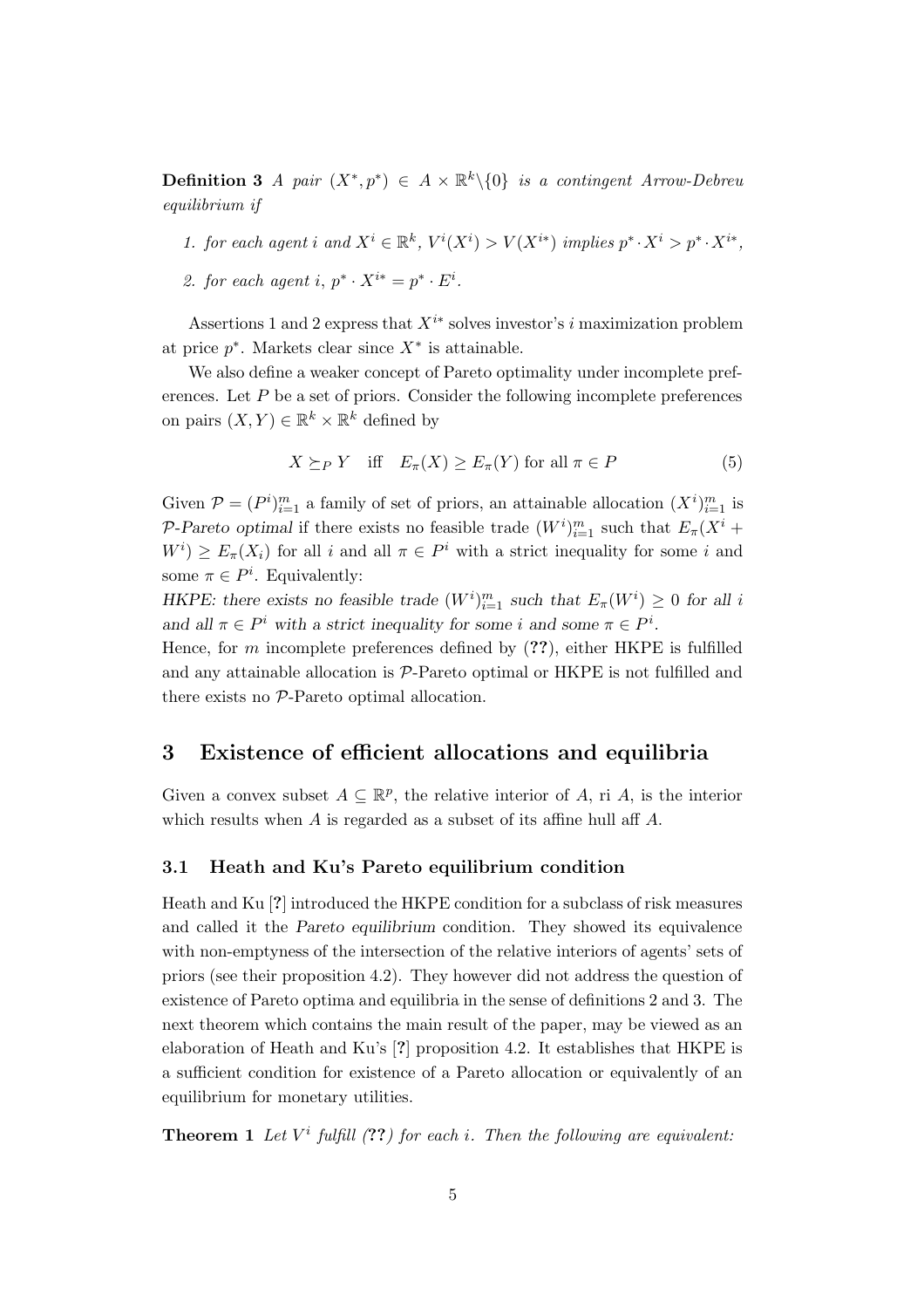- 1.  $\bigcap_{i} ri P^i \neq \emptyset$ ,
- 2. there exists no feasible trade  $W^1, \ldots, W^n$ , with  $E_\pi(W^i) \geq 0$  for all  $\pi \in P^i$ and all i with a strict inequality for some i and  $\pi \in P^i$ ,
- 3. Any attainable allocation is P-Pareto optimal. Any of the previous assertions imply any of the following assertions:
- 4. there exists an individually rational Pareto optimal allocation,
- 5. there exists an equilibrium.

The equivalence between 2 and 3 follows from the definition of  $P$ -Pareto optima, that between 1 and 2 is proven in lemma ?? below. 5 implies 4 follows from the first welfare theorem. In the remainder of the paper, we shall provide two types of proofs for 1 implies 4 or 5. The first uses the sup-convolution, the second builds on general equilibrium techniques.

**Lemma 1** Let  $(P^i)_{i=1}^m$  be a family of convex sets of probabilities. Then the following are equivalent:

- 1.  $\bigcap_{i} ri P^i \neq \emptyset$ ,
- 2. there exists no feasible trade  $W^1, \ldots, W^n$ , with  $E_\pi(W^i) \geq 0$  for all  $\pi \in P^i$ and all i with a strict inequality for some i and  $\pi \in P^i$ .

**Proof**: We first have that  $\bigcap_{i} \text{ri } P^{i} \neq \emptyset$  iff cone  $\bigcap_{i} \text{ri } P^{i} \neq \emptyset$ , equivalently iff

cone 
$$
\bigcap_{i} \text{ri } P^{i} = \bigcap_{i} \text{cone } \text{ri}(P^{i}) = \bigcap_{i} \text{ri cone}(P^{i}) \neq \emptyset
$$
,

the last equality following from Rockafellar's [?] corollary 6.6.1. Let  $(f^i)_{i=1}^m$ be a family of convex functions with domain ri cone  $P^i$  for  $i = 1, \ldots, m$ . From Rockafellar's [?] corollary 16.2.2, the condition  $\bigcap_i$  ri cone  $P^i \neq \emptyset$  is equivalent to the inexistence of a feasible trade  $(Z^i)_{i=1}^m$  such that

$$
\sum_{i} \sup_{\pi \in P^i, \lambda_i \ge 0} \lambda_i E_{\pi^i}(Z^i) \le 0
$$
 (6)

$$
\sum_{i} \sup_{\pi \in P^i, \lambda_i \ge 0} \lambda_i E_{\pi^i}(-Z^i) > 0 \tag{7}
$$

Since (??) is equivalent to  $E_{\pi^i}(Z^i) \leq 0$ , for all  $i$  and  $\pi \in P^i$ ,  $\bigcap_i \Pi^i \neq \emptyset$  is thus equivalent to the inexistence of a feasible trade  $(Z^i)_{i=1}^m$  such that  $E_{\pi^i}(Z^i) \leq$ 0, for all  $i$  and  $\pi \in P^i$  with a strict inequality for some  $i$  and  $\pi \in P^i$  which is assertion 2.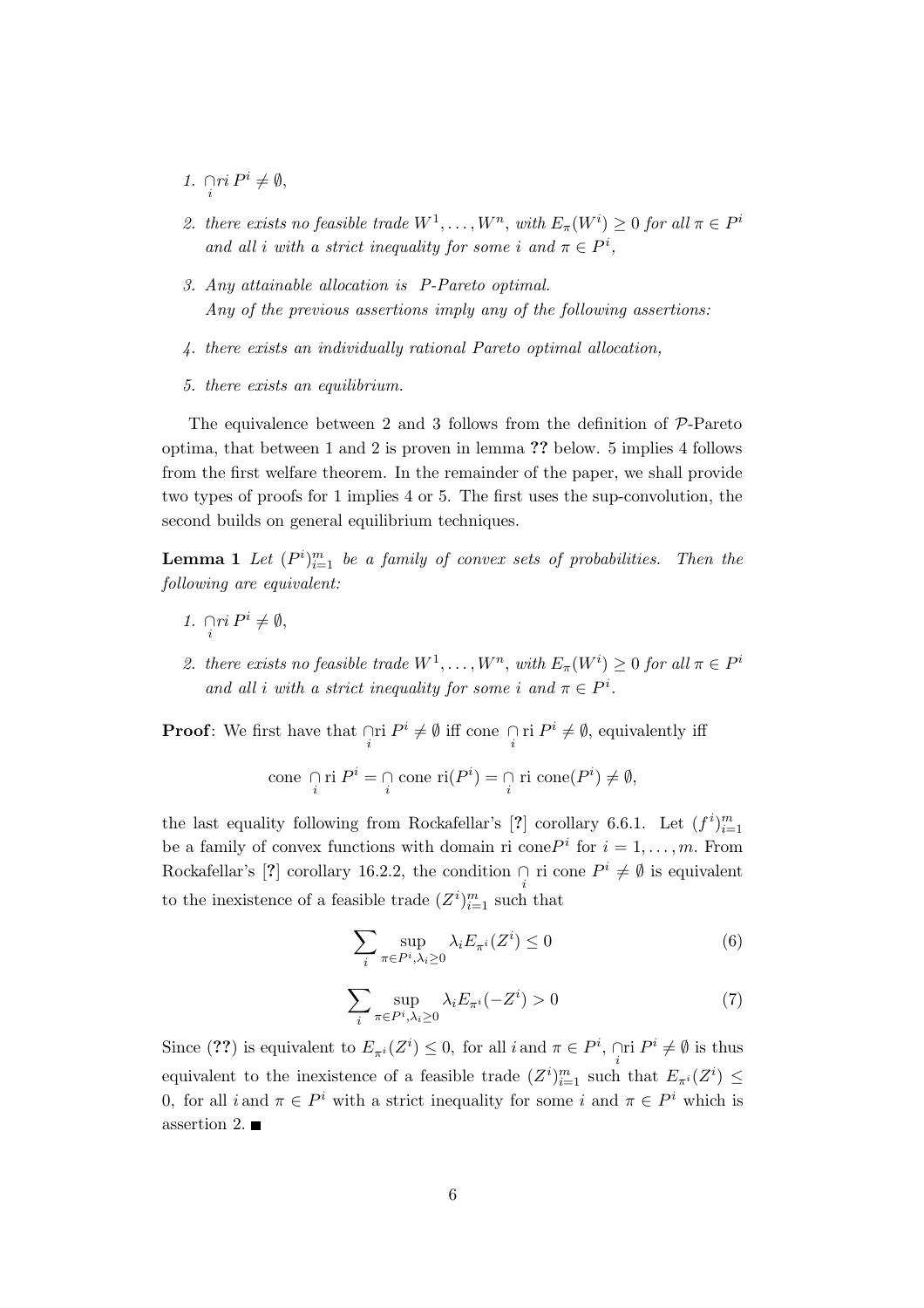**Corollary** 1 Let  $V^i$  fulfill (??) for all i and  $P^i$  be independent of i. Then there exists an individually rational Pareto optimal allocation and an equilibrium.

**Proof:** Let P denote the common set of priors. Since P is convex, ri  $P \neq \emptyset$ .

## 3.2 Sup-convolution

We now provide a proof based on the sup-convolution. This approach to efficient sharing has been used by Barrieu and El Karoui [?], Filipovic and Kupper  $[?]$ , Jouini et al  $[?]$ , Burgert and Rüschendorf  $[?]$  in an infinite dimensional framework.

As is well known, from the monetary invariance, an attainable allocation is Pareto optimal for aggregate endowment  $E$  if and only if it solves the following problem:

$$
\sup \sum_{i=1}^{m} V^i(X^i) \text{ subject to } \sum_{i=1}^{m} X^i = E.
$$

For  $X \in \mathbb{R}^k$ , let  $\Box_i V^i(X) = \sup \left\{ \sum_{i=1}^m X_i \right\}$  $i=1$  $V^i(X^i)$ ,  $\sum^m$  $i=1$  $X^i=X$  $\mathcal{L}$ be the sup-convolution of the  $V^i$ . Since  $V^i$  is finite for every  $i, \Box_i V^i(X) > -\infty$  and dom  $\Box_i V^i = \mathbb{R}^k$ if and only if  $\bigcap_{i}$  dom  $c^i = \bigcap_{i} P^i \neq \emptyset$ . In that case,  $\Box_i V^i$  is a monetary utility (the representative agent's utility when aggregate endowment is X) and  $\Box_i V^i$ and  $\sum_{i=1}^{m} c^i$  are conjuguate. Furthermore, from Rockafellar's theorem 16.4 [?], a sufficient condition for existence of a Pareto optimum  $(X^1, \ldots, X^m)$  is that

$$
\lim_{i} \text{ dom } c^{i} = \lim_{i} P^{i} \neq \emptyset. \tag{8}
$$

We have thus proven that assertion 1 in theorem ?? implies assertion 4. Let us now show, that assertion 4 implies existence of an equilibrium. The proof provided does not use a fixed point theorem, contrary to the standard proofs of existence.

Let us first remark that  $\pi \in \partial \Box_i V^i(X)$  iff  $\pi \in \bigcap_i \partial V^i(X^i)$  for any Pareto optimum  $(X^1, \ldots, X^m)$  associated with X. Indeed,

$$
\pi \in \partial \Box_i V^i(X) \text{ iff } \Box_i V^i(X) = \sum_{i=1}^m c^i(\pi) + E_{\pi}(X).
$$

Since  $\Box_i V^i(X) = \sum_{i=1}^m V^i(X^i)$  for any Pareto optimum  $(X^1, \ldots, X^m)$  associated with X and  $c^{i}(\pi) + E_{\pi}(X^{i}) - V^{i}(X^{i}) \geq 0$ , for all  $\pi \in \Delta$ , we obtain that  $V^i(X^i) = c^i(\pi) + E_{\pi}(X^i)$  for all *i*, equivalently,  $\pi \in \bigcap_i \partial V^i(X^i)$ .

Therefore, a pair  $((X^{*i})_{i=1}^m, p^*) \in A \times \mathbb{R}^k \setminus \{0\}$  is a contingent Arrow-Debreu equilibrium, when aggregate endowment is  $E$  iff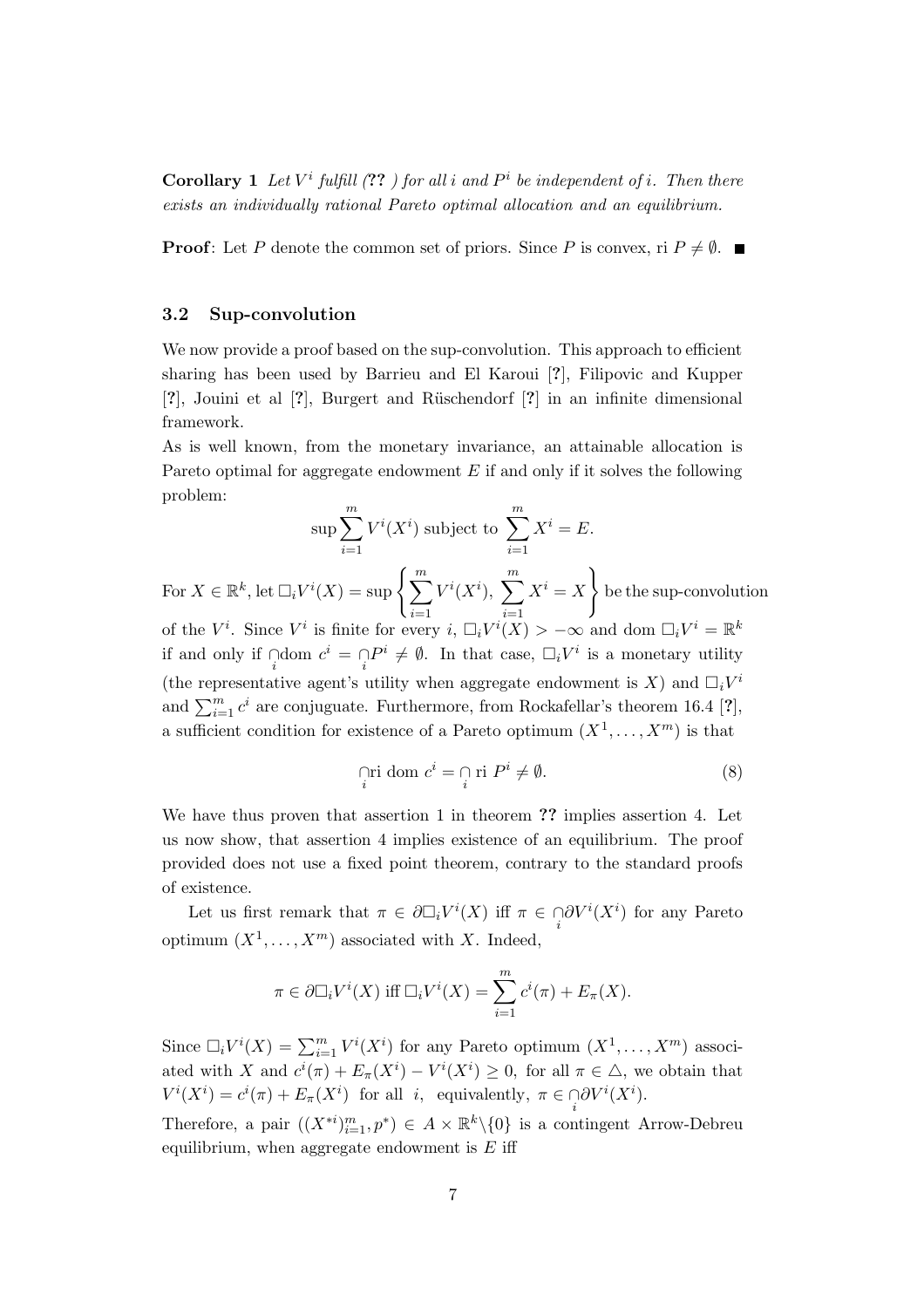- 1.  $(X^{*i})_{i=1}^m$  is Pareto optimal,
- 2.  $p^* \in \lambda \partial \Box_i V^i(E)$  for some  $\lambda > 0$ ,
- 3.  $p^* \cdot X^{*i} = p^* \cdot E^i$  for all *i*.

As remarked by Filipovic and Kupper [?], given a Pareto optimum  $(X^1, \ldots, X^m)$ and any  $p \in \lambda \partial \Box_i V^i(E)$ , we have that  $(X^1 + p \cdot (E^1 - X^1), \dots, X^m + p \cdot (E^m (X^m), p$  is an equilibrium. Indeed,  $(X^1 + p \cdot (E^1 - X^1), \ldots, X^m + p \cdot (E^m - X^m))$ is Pareto optimal since

$$
\sum_{i=1}^{m} V^{i}(X^{i} + p \cdot (E^{i} - X^{i})) = \sum_{i=1}^{m} V^{i}(X^{i}) + \sum_{i=1}^{m} p \cdot (E^{i} - X^{i}) = \sum_{i=1}^{m} V^{i}(X^{i})
$$

since  $(X^1, \ldots, X^m)$  is attainable. By construction p fulfills assertion 2 and  $p \cdot (X^i + p \cdot (E^i - X^i)) = p \cdot E^i$  for all *i*.

### 3.3 Necessary conditions for existence

Theorem ?? provides sufficient conditions for existence of efficient allocation. We next give necessary conditions for existence of an efficient allocation .

**Proposition 1** Let  $V^i$  fulfill  $(??)$  for each i. If there exists an efficient allocation, then

- 1.  $\bigcap_i P^i \neq \emptyset$ ,
- 2. there exists no feasible trade  $W^1, \ldots, W^n$  fulfilling  $E_\pi(W^i) > 0$  for all  $\pi \in P^i$  and for all i.

**Proof:** To prove assertion one, if  $X^*$  is efficient, then for every i, there exists  $\lambda^i > 0$ , such that  $\cap_i \lambda^i \delta V^i(X^{i*}) \neq \emptyset$ . As  $\delta V^i(X^{i*}) \subseteq P^i$ , for each i, there exists  $\pi^i \in P^i$  such that  $\lambda^i \pi^i$  is independent of *i*. Hence  $\lambda^i$  and  $\pi^i$  are independent of i and  $\pi \in \bigcap P^i \neq \emptyset$  as was to be proven. To show the second, if there exists a feasible trade  $W^1, \ldots, W^n$  fulfilling  $E_\pi(W^i) > 0$  for all  $\pi \in P^i$  and for all i, then  $V^{i}(X^{i} + W^{i}) > V^{i}(X^{i})$  for all i contradicting the existence of an efficient allocation

**Remark 1** 1. Assertions 1 and 2 of proposition ?? are weaker than assertions 1 and 2 of theorem ??.

2. If  $V^i$  is coherent for any i, then  $P^i$  is convex compact for any i. From Samet  $\beta$ , assertions 1 and 2 of proposition ?? are then equivalent.

Let us consider the expected utility case with a common prior.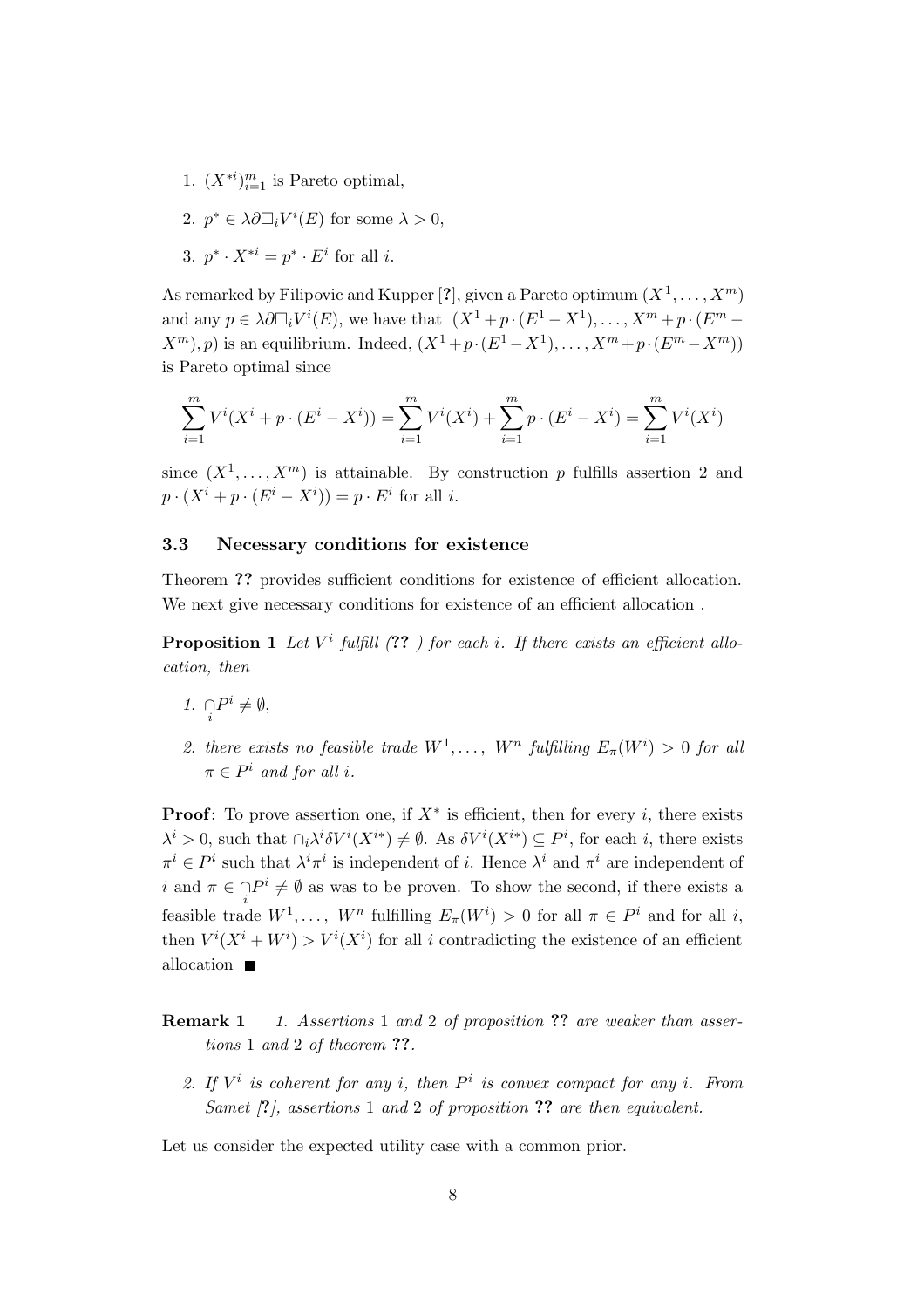**Corollary 2** Let  $V^i$  fulfill (??) for each i. Let  $P^i = {\pi^i}$  for all i. Then there exists an equilibrium if and only if  $\pi^i$  is independent of i.

Proof: The sufficient condition follows from corollary ?? while the necessary condition follows from proposition ??.  $\blacksquare$ 

## 4 Relation with equilibrium with short-selling

In this section, we provide an alternate proof of existence of an equilibrium using equilibrium with short-selling techniques. We thus recall a number of standard concepts. We first define and characterize for monetaries utilities the useful and useless claims. We next define the concept of weak no-arbitrage price as a price giving strictly positive value to any useful and not useless vector. We finally show that HKPE coincides in the case of monetary utilities with the concept of collective absence of arbitrage introduced by Hart [?].

## 4.1 Useful vectors

Let  $C \subseteq \mathbb{R}^k$  be a non-empty convex set. The asymptotic cone of C is the set

$$
\{W \in \mathbb{R}^k \mid X + \lambda W \in C, \text{ for all } X \in C \text{ and } \lambda \ge 0\}.
$$

Let V be a monetary utility and  $X \in \mathbb{R}^k$ . Let

$$
\widehat{Q}(X) = \{ Y \in \mathbb{R}^k \mid V(Y) \ge V(X) \}
$$

be the preferred set at X and let  $R(X)$  be its asymptotic cone. Since V is concave, by Rockafellar's theorem 8.7 in [?],  $R(X)$  is independent of X and will simply be denoted by  $R$ . It is called the set of useful vectors for  $V$  in the economic literature. We thus have

$$
R = \left\{ W \in \mathbb{R}^k \mid V(\lambda W) \ge V(0), \text{ for all } \lambda \ge 0 \right\}.
$$

The lineality space of  $V$  or set of useless vectors is defined by

$$
L = \{ W \in \mathbb{R}^k \mid V(\lambda W) \ge V(0), \text{ for all } \lambda \in \mathbb{R} \} = R \cap (-R).
$$

We first characterize R and L.

Proposition 2 We have

$$
R = \{ W \in \mathbb{R}^k \mid E_{\pi}(W) \ge 0, \text{ for all } \pi \in P \}
$$

$$
L = \{ W \in \mathbb{R}^k \mid E_{\pi}(W) = 0, \text{ for all } \pi \in P \}
$$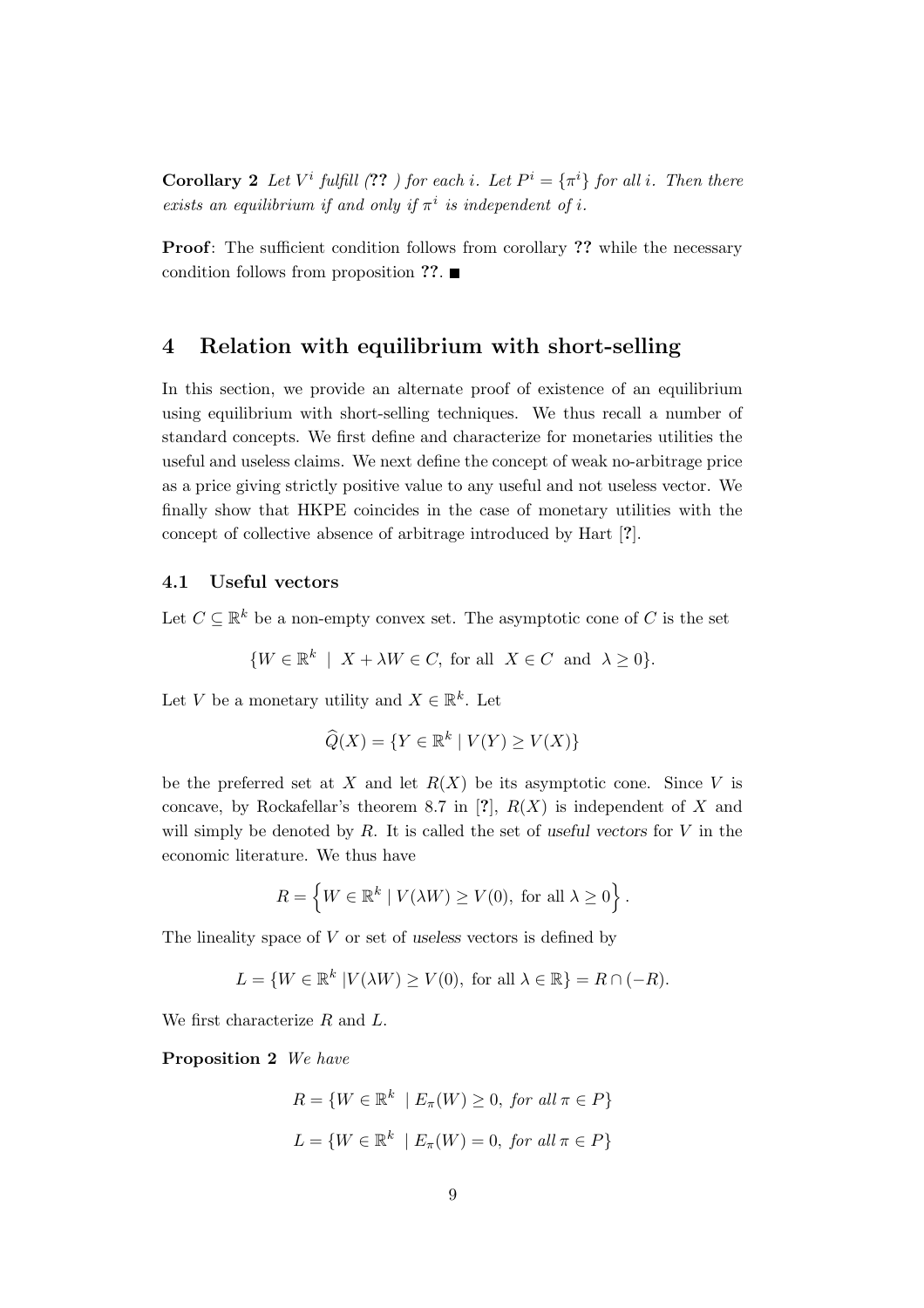**Proof:** Let W fulfill  $E_{\pi}(W) \geq 0$  for all  $\pi \in P$ . Then

$$
V(\lambda W) = \min_{\pi \in P} E_{\pi}(\lambda W) + c(\pi) \ge \min_{\pi \in P} c(\pi) = V(0)
$$
 for all  $\lambda \ge 0$ 

which implies that  $W \in R$ . Conversely, let  $W \in R$ . Then

$$
V(\lambda W) \ge V(0)
$$
, for all  $\lambda \ge 0$ ,

hence  $E_{\pi}(\lambda W) + c(\pi) \ge V(0)$ , for all  $\lambda \ge 0$ ,  $\pi \in P$ . For a fixed  $\pi \in P$ , the map from  $\mathbb{R}_+$  into  $\mathbb{R}, \lambda \to \lambda E_{\pi}(W)$  is bounded below, hence  $E_{\pi}(W) \geq 0$ . The other assertion is straightforward.

In the following subsections,  $R^i$  and  $L^i$  will denote respectively the set of useful and useless vectors for agent i.

#### 4.2 Concepts of absence of arbitrage

A no-arbitrage price for agent  $i$  is a price giving strictly positive value to any useful vector for  $i$ . The existence of a no-arbitrage price for  $i$  being incompatible with that of a useless vector, we use a weaker no-arbitrage concept due to Werner [?].

**Definition 4** A price vector  $p \in \mathbb{R}^k$  is a " weak no-arbitrage price" for agent i if  $p \cdot W > 0$  for all  $W \in R^i \backslash L^i$ . A price vector  $p \in \mathbb{R}^k$  is a "weak no-arbitrage price" for the economy if it is a weak no-arbitrage price for each agent.

The polar of A is defined by  $A^0 = \{p \in \mathbb{R}^p \mid p \cdot X \leq 0, \text{ for all } X \in A\}.$ 

Let  $S_w^i$  denote the set of weak no arbitrage prices for i and  $\cap_i S_w^i$  the set of weak no arbitrage prices for the economy. We have:

**Proposition 3** Let  $V^i$  fulfill  $(??)$  for each i. Then

1.  $S_w^i = ri - (R^i)^0 = cone \; ri \; P^i.$ 

2. The set of weak no arbitrage prices for the economy is  $\bigcap_i S_w^i = \text{cone } \bigcap_i r^i P^i$ .

**Proof:** From proposition ??,  $R^i = \{W \in \mathbb{R}^k \mid E_\pi(W) \geq 0$ , for all  $\pi \in P^i\}.$ From Allouch et al, lemma 2,  $S_w^i = \text{ri} - (R^i)^0$ . Therefore

$$
S_w^i = \text{ri} - (R^i)^0 = \text{ri cl cone } P^i = \text{ri cone } P^i = \text{cone ri } P^i,
$$
 (9)

the third and fourth equalities following from Rockafellar's [?] theorem 6.3 and corollary 6.6.1. Hence the set of weak no arbitrage prices for the economy is  $\bigcap_i S_w^i = \bigcap_i$ cone  $(riP^i) = \text{cone } \bigcap_i riP^i$ .

We now turn to a concept of *collective absence of arbitrage* introduced by Hart [?] which requires that any utility nondecreasing feasible trade be useless.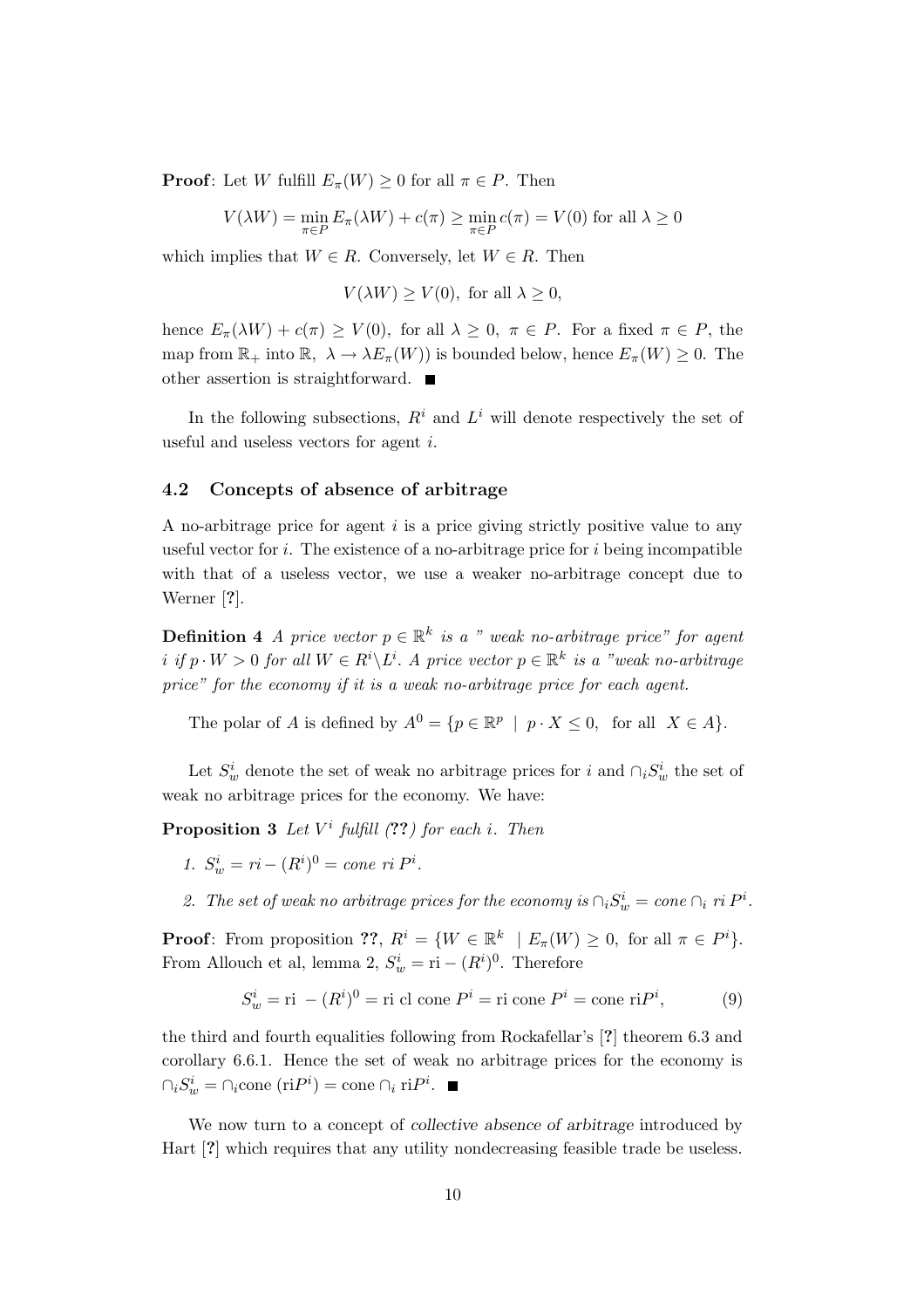Definition 5 The economy satisfies the Weak No-Market-Arbitrage condition (WNMA) if  $\sum_i W^i = 0$  and  $W^i \in R^i$  for all i implies  $W^i \in L^i$ , for all i.

The following proposition follows directly from proposition ??.

**Proposition 4** Let  $V^i$  fulfill  $(??)$  for each i. Then the economy satisfies WNMA if there exists no feasible trades  $W^1, \ldots, W^n$  with  $E_\pi(W^i) \geq 0$  for all  $\pi \in P^i$  and all i with a strict inequality for some i and  $\pi \in P^i$ .

HKPE is therefore the same concept as WNMA for monatary utilities.

Let us now prove theorem ??. Assertion 1 implies 5 follows from Allouch et al [?] theorems 4 and 5.

## 5 Constraints on exchanges

## 5.1 The model

Heath and Ku  $[?]$ , Filipovic and Kupper  $[?]$  and Burgert and Rüschendorf  $[?]$ have considered constraints on exchanges when agents use measures of risk.

We now assume that trades are only possible in linear subspaces  $M^i$  $\mathbb{R}^k$ ,  $1 \leq i \leq k$ . Agent *i* has an endowment  $E^i \in M^i$  of contingent claims. The definitions of attainable, individual rational and Pareto optimal allocations and equilibria are extended by imposing the constraint that  $X^i \in M^i$  for all i. In particular, the set of constrained useful vectors for  $i$  is defined as

$$
R^{M^i} = \{ W \in M^i \mid V(\lambda W) \ge V(0), \text{ for all } \lambda \ge 0 \}.
$$

Therefore  $R^{M^i} = \{W \in M^i \mid E_\pi(W) \geq 0$ , for all  $\pi \in P\} = R^i \cap M^i$  where  $R^i$ is the unconstrained set of useful vectors for i.

#### 5.2 Weak no-arbitrage prices under constraints

For a subset  $M \subseteq \mathbb{R}^k$ , let  $M^{\perp}$  be its orthogonal. In order to characterize weak no-arbitrage prices for this new economy, let us first characterize  $R_{M^i}^0$  the polar of the set of constrained useful vectors for i. From Rockafellar's corollary 16.4.2.,

$$
(\boldsymbol{R}^{M^i})^0=\mathrm{cl}((\boldsymbol{R}^i)^0+(\boldsymbol{M}^i)^\perp)
$$

and from Rockafellar's theorem 6.3 and corollary 6.6.2.

ri
$$
(R^{M^i})^0
$$
 = ri cl $((R^i)^0 + (M^i)^{\perp})$  = ri  $((R^i)^0 + (M^i)^{\perp})$  = ri  $(R^i)^0 + (M^i)^{\perp}$ 

Using Rockafellar's corollary 6.6.2., we obtain that

 $\bigcap_i S_w^i = \bigcap_i \text{ri}\; (R^{M^i})^0 = \bigcap_i (\text{ricone} P^i + (M^i)^{\perp}) = \bigcap_i \text{cone}\; (\text{ri} P^i + (M^i)^{\perp})$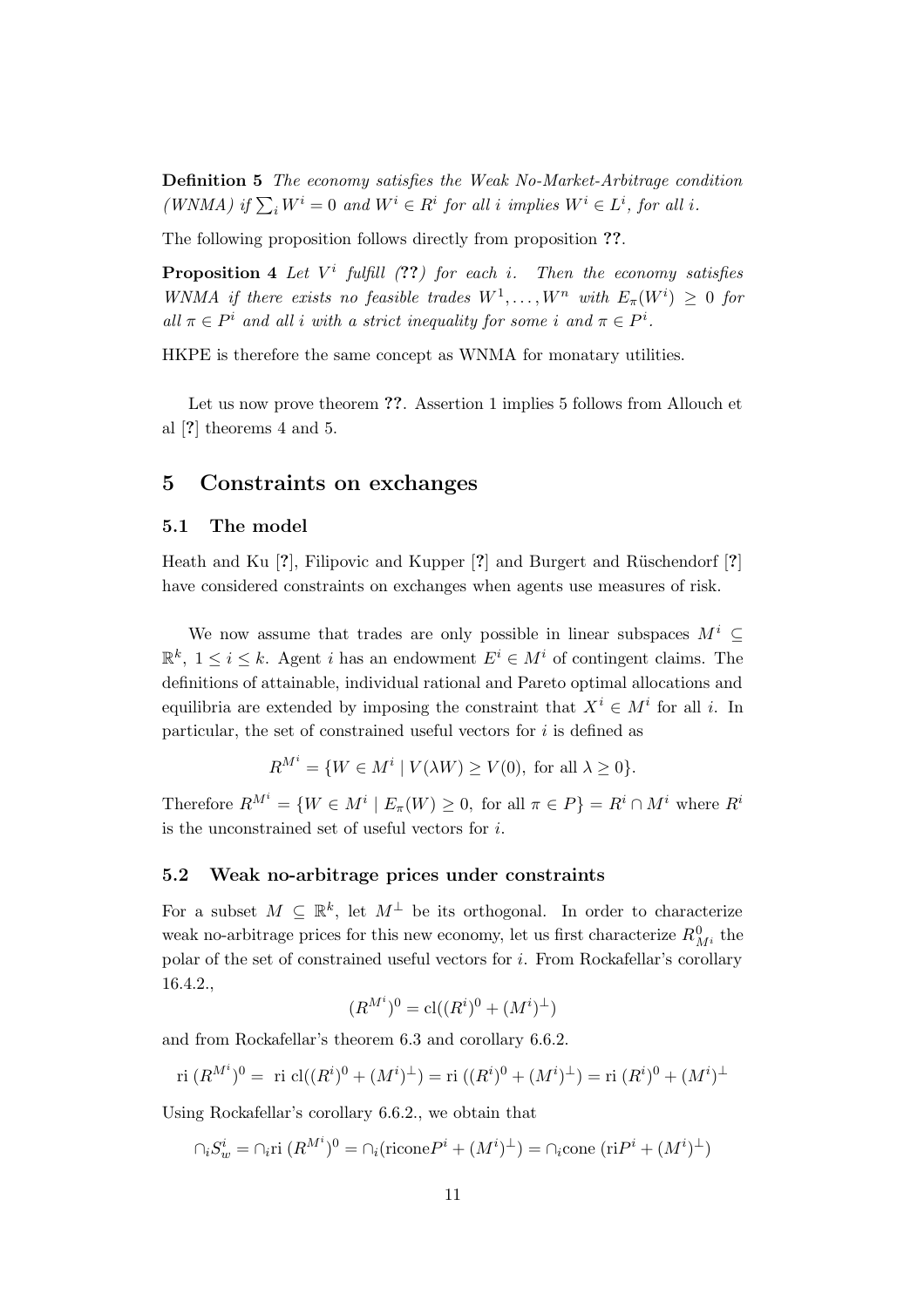hence,

$$
\cap_i S_w^i \neq \emptyset \text{ iff } \cap_i \text{cone } (\text{ri}P^i + (M^i)^{\perp}) \neq \emptyset \tag{10}
$$

Since (??) is positively homogeneous, let  $H = \{m \in \mathbb{R}^k \mid \sum_j m_j = 1\}$ . The set of weak no-arbitrage price is non empty if and on if there exists  $\mu \in H$  such that

$$
\mu=\lambda^i\pi^i+m^i_\perp
$$

with  $\pi^i \in \Pi$ <sup>i</sup> and  $\lambda^i > 0$  and  $m^i_{\perp} \in (M^i)^{\perp}$ . The vector  $\mu$  may be interpreted as a signed measure and we have

$$
E_{\mu}(X^{i}) = \lambda^{i} E_{\pi^{i}}(X^{i}), \text{ for all } X^{i} \in M^{i} \text{ and } i
$$
 (11)

with  $\pi^i \in \text{ri}P^i$ ,  $\lambda^i > 0$ . Hence the restriction of  $\mu$  to  $M^i$  is a non-negative measure proportionnal to a prior in the relative interior of  $P<sup>i</sup>$ . Furthermore,

- $\bullet$  if agent *i* can trade the riskless asset or equivalently if constants belong to  $M^i$ , then  $\lambda^i = \langle \mu, 1 \rangle = 1$ .
- If all agents can trade the riskless asset, then  $\lambda^i$  is independent of i. (??) may be rewritten as: there exists a signed measure  $\mu$  and probabilities  $\pi^i$ in the relative interior of  $P<sup>i</sup>$  for each agent such that

$$
E_{\mu}(X^{i}) = E_{\pi^{i}}(X^{i}), \text{ for all } X^{i} \in M^{i} \text{ and } i
$$
 (12)

- If all agents can trade the riskless asset and if  $M^i = \mathbb{R}^k$  for some *i*, then  $\mu$  is a probability measure and  $(??)$  holds true.
- **Remark 2** 1. Condition (??) is equivalent to the WNMA condition: there exists no feasible trade  $W^1, \ldots, W^n$ , with  $W^i \in M^i$  for all i and  $E_{\pi}(W^i) \geq$ 0 for all  $\pi \in P^i$  and all i with a strict inequality for some i and  $\pi \in P^i$ .
	- 2. The condition  $\mu = \lambda^i \pi^i + m^i_{\perp}$  for all i is very similar to the condition one obtains when writing the no-arbitrage condition for finite financial markets with constraints on portfolios.

Let us summarize the results obtained in a proposition:

**Proposition 5** Let  $V^i$  fulfill  $(??)$  and agent's i trading set be the subspace  $M^i$ for each i. Then the following are equivalent:

1. there exists a signed measure  $\mu$  and positive constants  $\lambda^i$  and probabilities  $\pi^i \in riP^i$  such that (??) holds true,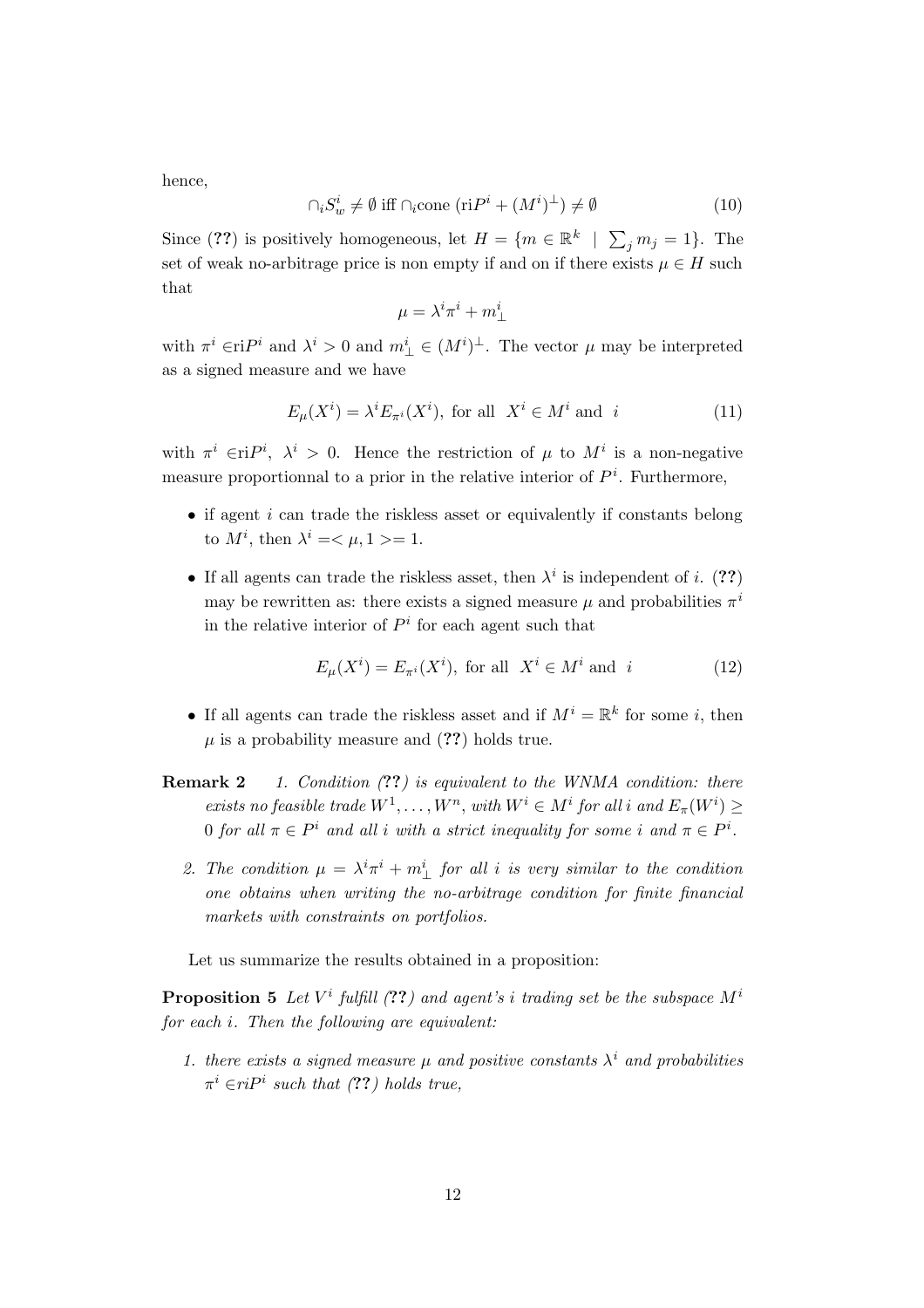2. there exists no feasible trade  $W^1, \ldots, W^n$ , with  $W^i \in M^i$  for all i and  $E_{\pi}(W^{i}) \geq 0$  for all  $\pi \in P^{i}$  and all i with a strict inequality for some i and  $\pi \in P^i$ .

Any of the previous assertions implies the existence of efficient allocations or of an equilibrium.

The next two examples show that we cannot dispense with the  $\lambda_i$ ,  $i = 1, \ldots, m$ in (??) even if some agent is unconstrained contradicting Heath and Ku's proposition 5.1 and corollary 5.1.

## Example 1

There are two states and three agents. Each agent has a unique probability over states: agent 1 has probability  $\pi^1 = \left(\frac{1}{4}\right)$  $\frac{1}{4}$ ,  $\frac{3}{4}$  $(\frac{3}{4})$ , agent 2 probability  $\pi^2 = (\frac{3}{4})$  $\frac{3}{4}, \frac{1}{4}$  $\frac{1}{4})$ and agent 3, probability  $\pi^3 = (1, 0)$ . Assume that the trading sets are  $M^1 =$  $\{X^1 = (x^1, x^1) \mid x^1 \in \mathbb{R}\}, M^2 = \{X^2 = (x^2, -x^2) \mid x^2 \in \mathbb{R}\}, M^3 = \{X^3 =$  $(x^3,0)$  |  $x^3 \in \mathbb{R}$ . HKPE is fulfilled since  $R^{M^1} = \{W^1 = (w,w) \mid w \ge 0\},$  $R^{M^2} = \{W^2 = (w, -w) \mid w \ge 0\}$  and  $R^{M^3} = \{W^3 = (w, 0) \mid w \ge 0\}$  and  $\sum_i W^i = 0$  implies  $W^i = 0$  for all i. But there exists no solution  $\mu = (\mu_1, \mu_2)$ to the following system:

$$
E_{\mu}(X^{1}) = (\mu_{1} + \mu_{2})x^{1} = E_{\pi^{1}}(X^{1}) = x^{1}, \text{ for all } x^{1} \in \mathbb{R},
$$
  
\n
$$
E_{\mu}(X^{2}) = (\mu_{1} - \mu_{2})x^{2} = E_{\pi^{2}}(X^{2}) = 1/2x^{2}, \text{ for all } x^{2} \in \mathbb{R},
$$
  
\n
$$
E_{\mu}(X^{3}) = \mu_{1}x^{3} = E_{\pi^{3}}(X^{3}) = x^{3}, \text{ for all } x^{3} \in \mathbb{R}.
$$

since the first and the third equations imply  $\mu_1 = 1$ ,  $\mu_2 = 0$  which is incompatible with the second equation.

## Example 2.

There are three agents. The state space and the probabilities are as in Example 1 as well as the trading sets of agents 1 and 2. The trading set of agent 3 is  $M^{3} = \mathbb{R}^{2}$ . Hence,  $R^{M^{3}} = \{W^{3} = (w_{1}^{3}, w_{2}^{3}) | w_{1}^{3} \ge 0\}$ . As in the previous example, HKPE is fulfilled. However, there exists no solution  $\mu = (\mu_1, \mu_2)$  to (??) with  $\lambda^i = 1$  for all *i*.

This last example provides a counter-example to Heath and Ku's corollary 5.2. Example 3.

The state space and the probabilities are as in Example 1, the trading sets are  $M^{1} = M^{2} = M^{3} = \{(x, x) \mid x \in \mathbb{R}\}.$  Since  $R^{M^{1}} = R^{M^{2}} = R^{M^{3}} = \{(w, w) \mid w \in \mathbb{R}\}$  $w \geq 0$ , HKPE is fulfilled but the intersection of the sets of priors is empty.

## 5.3 Sup-convolution and constraints

Assuming to simplify that agents can all trade the riskless asset, let us return to the inf-convolution's approach. Define for each  $i$ 

$$
V^{M^i}(X) = \begin{cases} V^i(X) & \text{if } X \in M^i \\ -\infty, & \text{otherwise} \end{cases}
$$
 (13)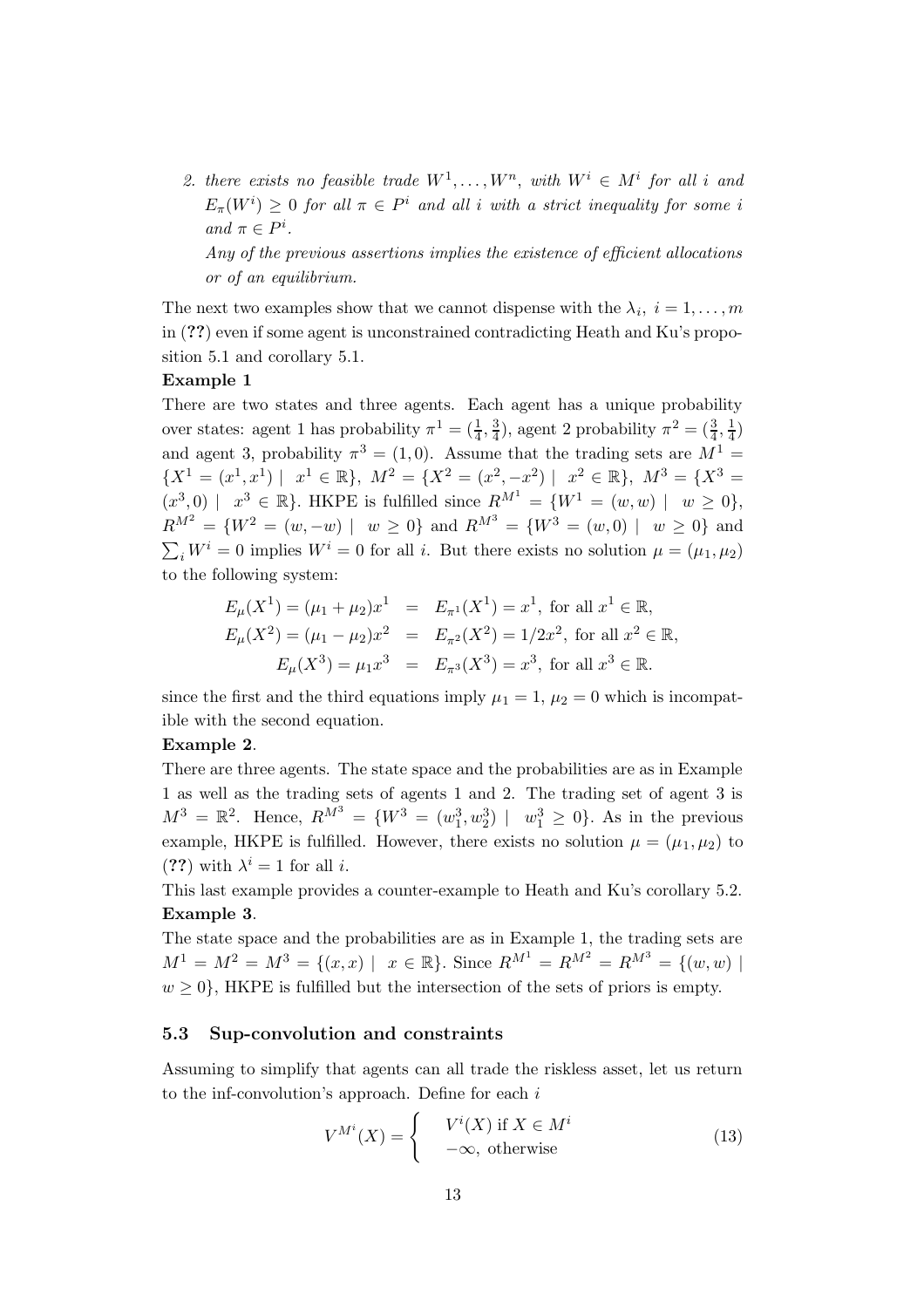The function  $V^{M^i}: \mathbb{R}^k \to \mathbb{R} \cup \{-\infty\}$  is concave, upper semi-continuous, cash invariant but fails to be monotone. We may still use duality methods but the domain of the conjuguate function is larger than the probability simplex. Let  $m \in \mathbb{R}^k$  and

$$
c^{M^i}(m) = \sup_{X \in \mathbb{R}^k} V^{M^i}(X) - \langle m, X \rangle = \sup_{X \in M^i} V^{M^i}(X) - \langle m, X \rangle \tag{14}
$$

be the conjuguate of  $V^{M^i}$ . Clearly we have

$$
c^{M^i}(m+m^\perp) = c^{M^i}(m), \text{ for all } m^\perp \in (M^i)^\perp \tag{15}
$$

From the cash invariance of  $V^{M^i}$ , we also have

$$
c^{M^i}(m) = \sup_{X \in M^i, a \in \mathbb{R}} V^{M^i}(X) - \langle m, X \rangle + a(1 - \langle m, 1 \rangle)
$$

therefore  $c^{M^i}(m) = \infty$  if  $1 \neq m, 1 >$ . Defining  $H = \{m \in \mathbb{R}^k \mid \sum_j m_j = 1\},\$ we thus have that dom  $c^{M^i} \subseteq H$ . For  $m \in P^i$ ,  $c^{M^i}(m) \leq c^i(m) < \infty$ . Hence

$$
\text{dom } c^{M^i} = (P^i + (M^i)^{\perp}) \cap H
$$

The function  $\Box_i V^{M^i} < \infty$  if and only if  $\bigcap_i$  dom  $c^{M^i} = \bigcap_i (P^i + (M^i)^{\perp}) \cap H \neq \emptyset$ . In that case, since  $\Box_i V^{M^i} > -\infty$  on  $\sum_i M^i$ , dom  $\Box_i V^{M^i} \neq \emptyset$  and  $\Box_i V^{M^i}$  is proper, hence  $\Box_i V^{M^i}$  and  $\sum_{i=1}^m c^{M^i}$  are conjuguate. From Rockafellar's theorem 16.4 [?], a sufficient condition for existence of a Pareto optimum  $(X^1, \ldots, X^m)$ is that

$$
\lim_{i} \text{ dom } c^{M^i} = \bigcap_{i} \left( \text{ri } (P^i) + (M^i)^{\perp} \right) \cap H \neq \emptyset. \tag{16}
$$

We are thus back to the weak no-arbitrage condition  $(??)$ .

# References

- [1] Allouch N., Le Van C., Page F.H., The geometry of arbitrage and the existence of competitive equilibrium, Journal of Mathematical Economics, 38, 373-391, (2002).
- [2] Artzner P., Delbaen F., Eber J. M. Heath D., Coherent measures of risk, Mathematical Finance, 9, 203-228, (1999).
- [3] Aubin, J.P., Mathematical Methods of Game and Economic Theory, North Holland, (1982).
- [4] Barrieu P., El Karoui N., Inf-convolution of risk measures and optimal risk transfer, Finance and Stochastics, 9, 269-298,(2005).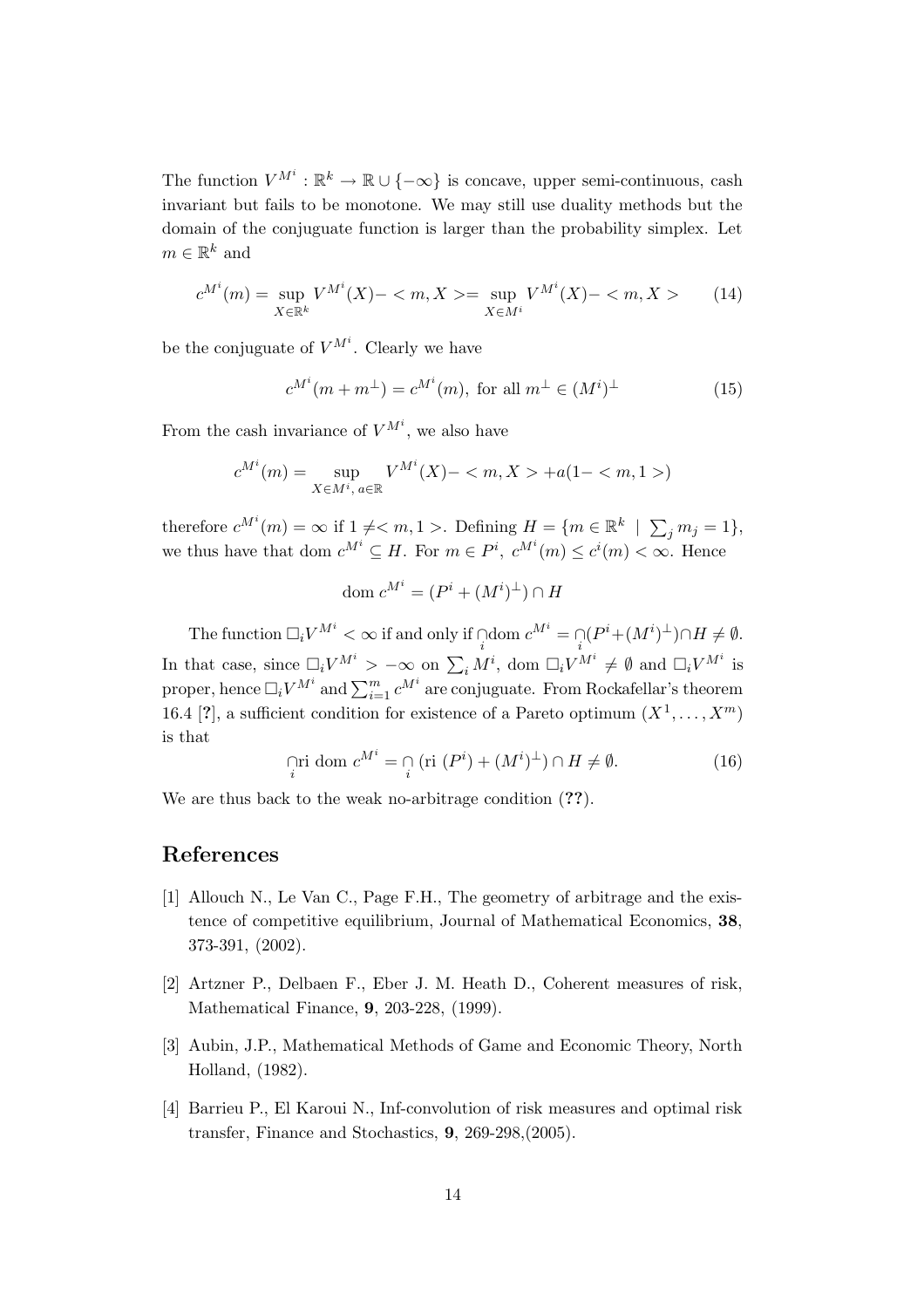- [5] Brown, D.J., Werner J., Arbitrage and Existence of Equilibrium in Infinite Asset Markets , Review of Economics studies, 62, 101-114, (1993).
- [6] Burgert C., Rüschendorf L., On the optimal risk allocation problem, Statistics and Decisions, 24 , 153-171, (2006).
- [7] Dana, R.A., Le Van C., Magnien F., On the different notions of arbitrage and existence of equilibrium, Journal of Economic Theory, 86 , 169-193, (1999).
- [8] Filipovic D., Kupper M., Equilibrium Prices for monetary utility functions, working paper, Mathematics institute, Munich, (2006).
- [9] Föllmer H., Schied A., Stochastic finance. An introduction in discrete time, De Gruyter editor, Berlin, (2004).
- [10] Grandmont, J.M., Temporary General Equilibrium Theory, Econometrica, 45, 535-572, (1977).
- [11] Green, J., Temporary General Equilibrium in a Sequential Trading Model with Spot and Future Transaction, Econometrica, 41, 1103-1123, (1973).
- [12] Hart, O., On the Existence of an Equilibrium in a Securities Model, Journal of Economic Theory, 9, 293-311, (1974).
- [13] Heath, D., Ku H., Pareto Equilibrium with coherent measures of risk, Mathematical Finance, 14 , 163-172, (2004).
- [14] Jouini, E., Schachermayer W. Touzi N., Optimal risk sharing for law invariant monetary utility functions, working paper, available at http://www.cmap.polytechnique.fr/ touzi.
- [15] Nielsen, L.T., Asset market equilibrium with short-selling, Review of Economic Studies, 56, 467-474, (1989).
- [16] Page, F.H., On equilibrium in Hart's securities exchange model, Journal of Economic Theory, 41, 392-404, (1987).
- [17] Page, F.H., Arbitrage and Asset Prices, Mathematical Social Sciences, 31, 183-208, (1996).
- [18] Page, F.H. Jr, Wooders M.H., Monteiro P.K., Inconsequential arbitrage, Journal of Mathematical Economics, 34, 439-469, (1996).
- [19] Page, F.H., Wooders M.H., A necessary and sufficient condition for compactness of individually rational and feasible outcomes and existence of an equilibrium, Economics Letters, 52, 153-162, (1996).